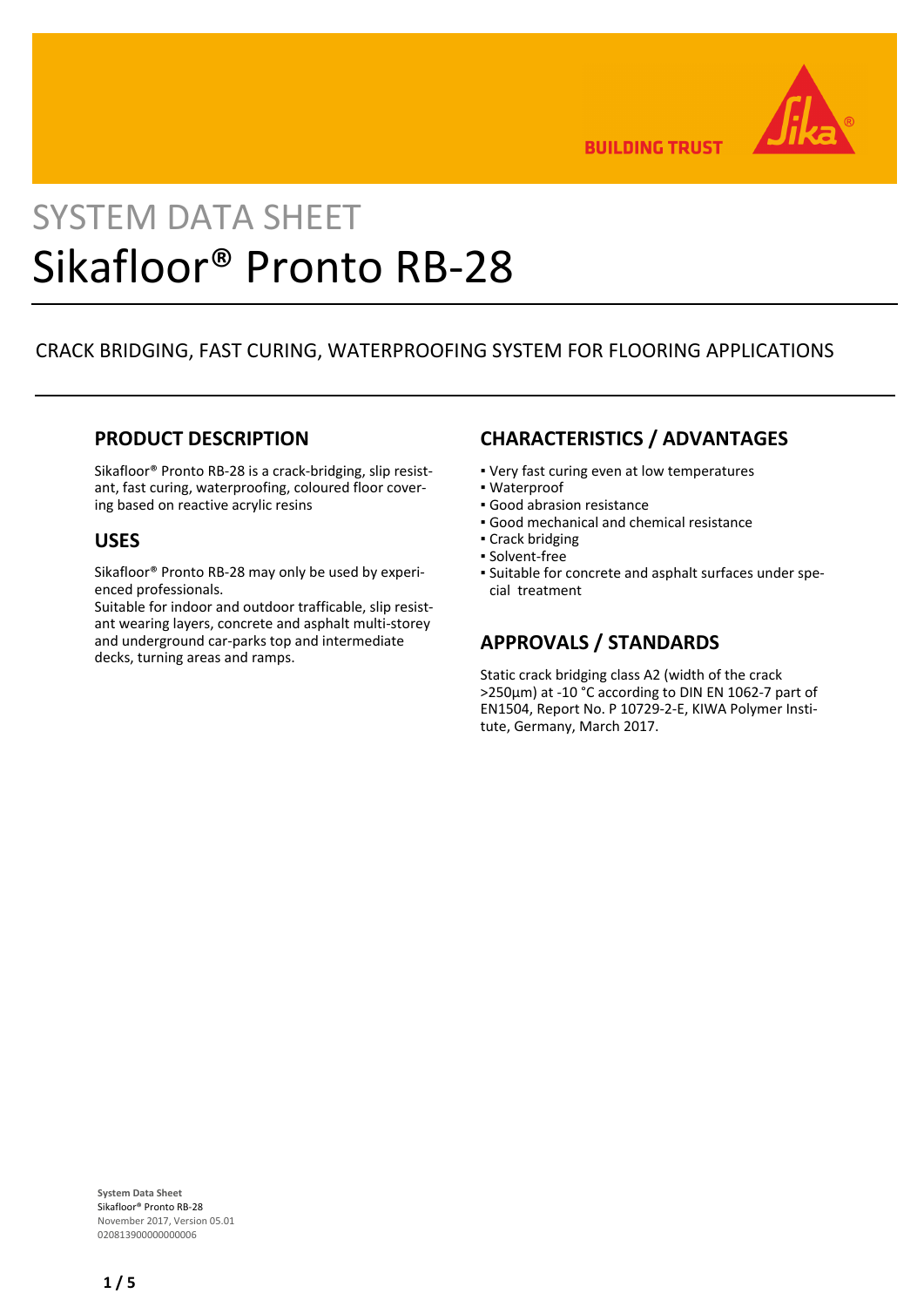#### **SYSTEM INFORMATION**

**System Structure**



#### **Sikafloor® Pronto RB-28 system (~ 3-5 mm) / Application on horizontal surfaces**

| 1. Primer                                   | Sikafloor®-10/11 Pronto                                                                  |  |  |
|---------------------------------------------|------------------------------------------------------------------------------------------|--|--|
| 2. Wearing coat & broadcasting in<br>excess | Sikafloor®-32 Pronto (filled 1:2 with<br>Sikafloor <sup>®</sup> -Pronto Filler) & quartz |  |  |
|                                             | sand or coloured quartz sand (0.6-<br>1.2mm)                                             |  |  |
| 3. Top coat                                 | Sikafloor®-18 Pronto                                                                     |  |  |



#### **Sikafloor® Pronto RB-28 system (~ 3-5 mm) / Application on surfaces with 10-20% inclination**

|                          | 1. Primer                                   | Sikafloor®-10/11 Pronto                                                                   |
|--------------------------|---------------------------------------------|-------------------------------------------------------------------------------------------|
|                          | 2. Base coat & slight broadcasting          | Sikafloor®-32 Pronto (unfilled) &<br>quartz sand or coloured quartz<br>sand $(0.6-1.2mm)$ |
|                          | 3. Wearing coat & broadcasting in<br>excess | Sikafloor®-32 Pronto (unfilled) &<br>quartz sand or coloured quartz<br>sand $(0.6-1.2mm)$ |
|                          | 4. Top coat                                 | Sikafloor®-18 Pronto                                                                      |
| <b>Chemical base</b>     | Reactive acrylic resins                     |                                                                                           |
| Appearance               | Slip resistant semi-gloss finish            |                                                                                           |
| Colour                   | RAL 5010, RAL 5015.                         | According to the Sikafloor®-18 Pronto available colour shades RAL 7030,                   |
| <b>Nominal Thickness</b> | $\sim$ 3-5mm                                |                                                                                           |

**System Data Sheet** Sikafloor® Pronto RB-28 November 2017, Version 05.01 020813900000000006



**BUILDING TRUST**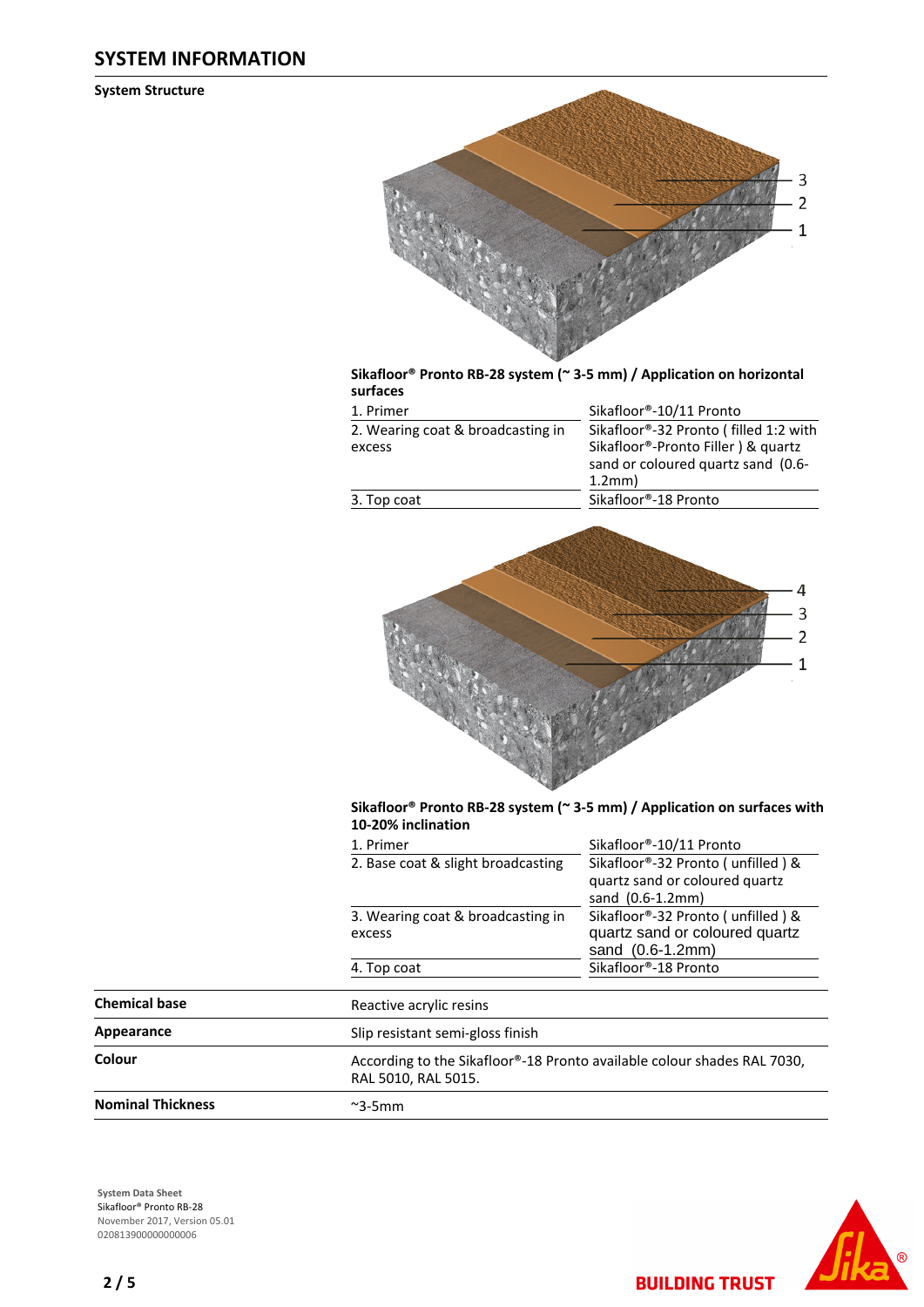#### **TECHNICAL INFORMATION**

| <b>Chemical Resistance</b>          | Please refer to the chemical resistance table of sikafloor® 18 Pronto |             |
|-------------------------------------|-----------------------------------------------------------------------|-------------|
| <b>Permeability to Water Vapour</b> | Sd=148 m. Class III                                                   | (EN 1062-1) |
| Skid / Slip Resistance              | R <sub>11</sub> V <sub>4</sub>                                        | (DIN 51130) |

#### **APPLICATION INFORMATION**

| Consumption |  |
|-------------|--|
|             |  |

#### **Consumption Sikafloor® Pronto RB-28 system (~ 3-5 mm) / Application on horizontal surfaces**

| <b>Coating System</b>  | Product                 | Consumption                             |
|------------------------|-------------------------|-----------------------------------------|
| Primer                 | Sikafloor®-10/11        | 1-2 x $^{\sim}$ 0.5 kg/m <sup>2</sup>   |
|                        | Pronto                  |                                         |
| Optional -Levelling    | Sikafloor®-11 Pronto (1 | 1.6 kg/ $m2$ /mm (0.6 kg                |
| Mortar (surface rough- | pbw) + Sikafloor®-      | part A +1 kg Sikafloor®-                |
| ness up tp 3mm not in- | Pronto Filler (1.5-2.0  | Pronto Filler)                          |
| cluded in the diagram) | pbw)                    |                                         |
| Wearing coat           | Sikafloor®-32 Pronto    | $\approx$ 3.6 kg/m <sup>2</sup>         |
|                        | (filled 1:2 with Sika-  |                                         |
|                        | floor®-Pronto Filler)   |                                         |
| Broadcasting in excess | Quartz sand or col-     | $~^{\circ}$ 4-6 kg/m <sup>2</sup>       |
|                        | oured quartz sand (0.6- |                                         |
|                        | 1.2mm)                  |                                         |
| Top Coat               | Sikafloor®-18 Pronto    | $1 - 2 \times 0.6 - 0.8 \text{ kg/m}^2$ |
|                        |                         |                                         |

#### **Sikafloor® Pronto RB-28 system (~3-5 mm) / Application on surfaces with inclination**

| <b>Coating System</b>                                                                             | Product                                                                                                                                                                | Consumption                                                            |  |  |
|---------------------------------------------------------------------------------------------------|------------------------------------------------------------------------------------------------------------------------------------------------------------------------|------------------------------------------------------------------------|--|--|
| Primer                                                                                            | Sikafloor®-10/11<br>Pronto                                                                                                                                             | 1–2 x $^{\circ}$ 0.4–0.5 kg/m <sup>2</sup>                             |  |  |
| Optional -Levelling<br>Mortar (surface rough-<br>ness up tp 3mm not in-<br>cluded in the diagram) | Sikafloor®-11 Pronto (1<br>pbw) + Sikafloor®-<br>Pronto Filler (1.5-2.0<br>$pbw$ ) + 0.5-1.0 % Ex-<br>tender T depending<br>on the temperature<br>and the inclination. | 1.6 kg/ $m2$ /mm (0.6 kg<br>part A +1 kg Sikafloor®-<br>Pronto Filler) |  |  |
| Base coat                                                                                         | Sikafloor®-32 Pronto<br>(unfilled) + 0.5-1 % Ex-<br>tender T                                                                                                           | $^{\sim}$ 0.8 kg/m <sup>2</sup>                                        |  |  |
| Slight broadcasting                                                                               | Quartz Sand (0.6-<br>1.2mm)                                                                                                                                            | $\approx$ 1 kg/m <sup>2</sup>                                          |  |  |
| Wearing coat                                                                                      | Sikafloor®-32 Pronto<br>(unfilled) + 0.5-1 % Ex-<br>tender T                                                                                                           | $\approx$ 0.8 kg/m <sup>2</sup>                                        |  |  |
| Broadcasting in excess                                                                            | Quartz sand or col-<br>oured quartz sand (0.6-<br>1.2mm)                                                                                                               | $\approx$ 3–4 kg/m <sup>2</sup>                                        |  |  |
| First top coat                                                                                    | Sikafloor®-18 Pronto                                                                                                                                                   | $\approx$ 1 x 0.5 kg/m <sup>2</sup>                                    |  |  |
| Second top coat                                                                                   | Sikafloor®-18 Pronto                                                                                                                                                   | $\approx$ 1 x 0.3 kg/m <sup>2</sup>                                    |  |  |

| <b>Product Temperature</b>     | Please refer to the individual product data sheets                                                                                                                     |
|--------------------------------|------------------------------------------------------------------------------------------------------------------------------------------------------------------------|
| <b>Ambient Air Temperature</b> | 0 °C min. $/$ +30 °C max.                                                                                                                                              |
| <b>Relative Air Humidity</b>   | $\approx$ 80% r.h. max.                                                                                                                                                |
| <b>Dew Point</b>               | Beware of condensation!<br>The substrate and uncured floor must be at least 3°C above dew point to<br>reduce the risk of condensation or blooming on the floor finish. |

**System Data Sheet** Sikafloor® Pronto RB-28 November 2017, Version 05.01 020813900000000006



**BUILDING TRUST**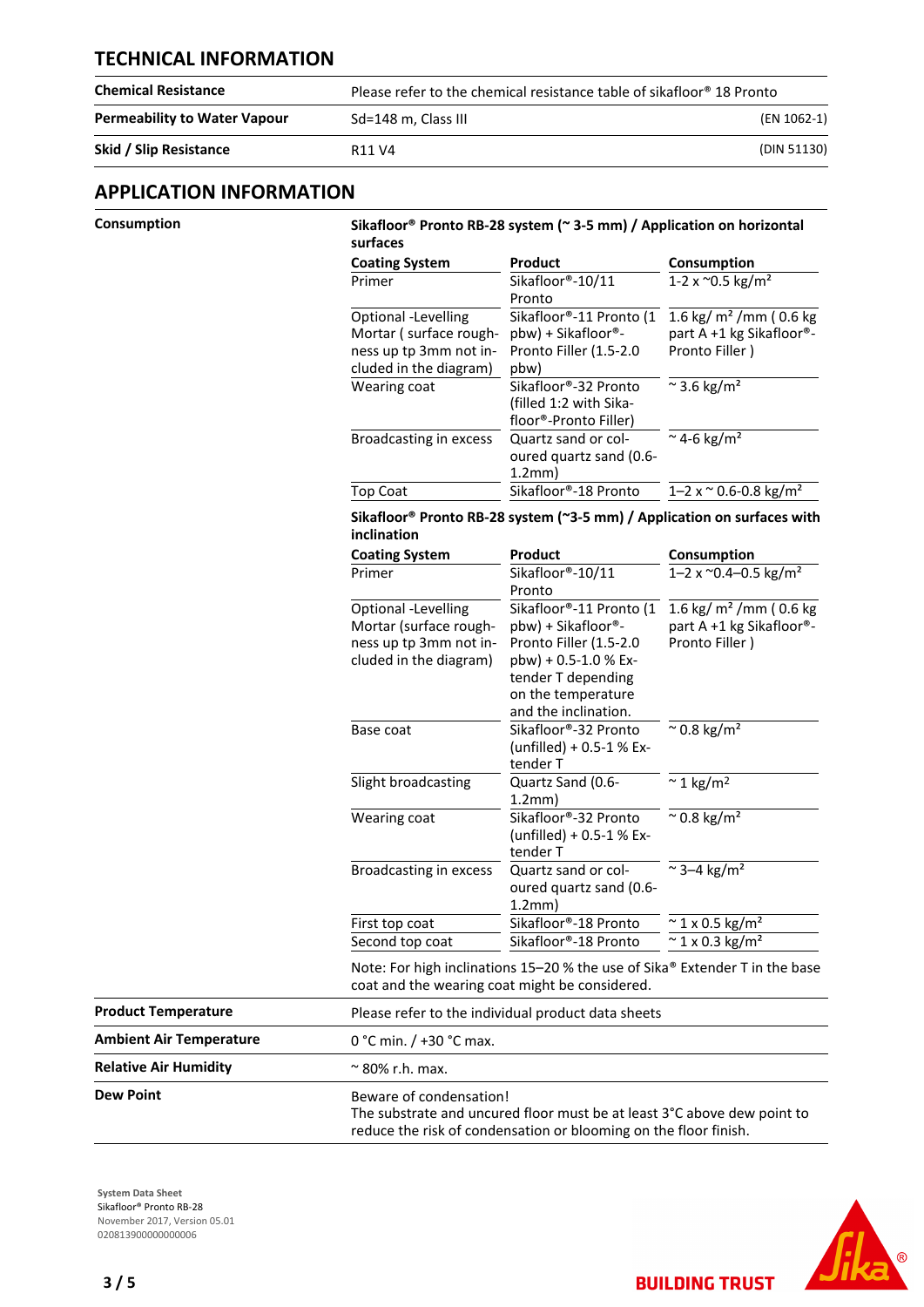| <b>Substrate Temperature</b>         |                                                                     | 0°C min. / +30°C max.                                                                                                                                                                                                                                                               |               |                                                                     |  |
|--------------------------------------|---------------------------------------------------------------------|-------------------------------------------------------------------------------------------------------------------------------------------------------------------------------------------------------------------------------------------------------------------------------------|---------------|---------------------------------------------------------------------|--|
| <b>Substrate Moisture Content</b>    | od.                                                                 | When performing application work with Sikafloor® Pronto RB-28, the sub-<br>strate moisture content must not exceed 4 % pbw measured by Tramex.<br>Test method: Sika®-Tramex meter, CM - measurement or Oven-dry-meth-<br>No rising moisture according to ASTM (Polyethylene-sheet). |               |                                                                     |  |
| <b>Waiting Time / Overcoating</b>    |                                                                     |                                                                                                                                                                                                                                                                                     |               | Before applying Sikafloor®-32 Pronto on Sikafloor®-11 Pronto allow: |  |
|                                      |                                                                     | Substrate temperature                                                                                                                                                                                                                                                               |               | Minimum                                                             |  |
|                                      | $+5^{\circ}$ C                                                      |                                                                                                                                                                                                                                                                                     |               |                                                                     |  |
|                                      | $+10^{\circ}$ C                                                     |                                                                                                                                                                                                                                                                                     | 45 min        |                                                                     |  |
|                                      | $+20^{\circ}$ C                                                     |                                                                                                                                                                                                                                                                                     | 40 min        |                                                                     |  |
|                                      | $+30^{\circ}$ C                                                     |                                                                                                                                                                                                                                                                                     | 35 min        |                                                                     |  |
|                                      | Before applying Sikafloor®-32 Pronto on Sikafloor®-10 Pronto allow: |                                                                                                                                                                                                                                                                                     |               |                                                                     |  |
|                                      | Substrate temperature                                               |                                                                                                                                                                                                                                                                                     | Minimum       |                                                                     |  |
|                                      | $+5^{\circ}$ C                                                      |                                                                                                                                                                                                                                                                                     | 70 min        |                                                                     |  |
|                                      | $+10^{\circ}$ C                                                     |                                                                                                                                                                                                                                                                                     | 55 min        |                                                                     |  |
|                                      | $+20^{\circ}$ C                                                     |                                                                                                                                                                                                                                                                                     | <b>50 min</b> |                                                                     |  |
|                                      | $+30^{\circ}$ C                                                     |                                                                                                                                                                                                                                                                                     |               | 35 min                                                              |  |
|                                      | Before applying Sikafloor®-18 Pronto on Sikafloor®-32 Pronto allow: |                                                                                                                                                                                                                                                                                     |               |                                                                     |  |
|                                      | Substrate temperature                                               |                                                                                                                                                                                                                                                                                     | Minimum       |                                                                     |  |
|                                      | $+5^{\circ}$ C                                                      |                                                                                                                                                                                                                                                                                     |               | 80 min                                                              |  |
|                                      | $+10^{\circ}$ C                                                     |                                                                                                                                                                                                                                                                                     |               | 60 min                                                              |  |
|                                      | $+15^{\circ}$ C                                                     |                                                                                                                                                                                                                                                                                     | 50 min        |                                                                     |  |
|                                      | $+20^{\circ}$ C                                                     |                                                                                                                                                                                                                                                                                     | 45 min        |                                                                     |  |
|                                      | $+25^{\circ}$ C                                                     |                                                                                                                                                                                                                                                                                     |               | 35 min                                                              |  |
|                                      | $+30^{\circ}$ C                                                     |                                                                                                                                                                                                                                                                                     | 30 min        |                                                                     |  |
| <b>Applied Product Ready for Use</b> | <b>Temperature</b>                                                  | <b>Foot traffic</b>                                                                                                                                                                                                                                                                 |               | <b>Full traffic</b>                                                 |  |
|                                      | $0^{\circ}$ C                                                       | $^{\sim}$ 50 min                                                                                                                                                                                                                                                                    |               | ~2 hours                                                            |  |
|                                      | $+10^{\circ}$ C                                                     | $^{\sim}$ 50 min                                                                                                                                                                                                                                                                    |               | $~\sim$ 2 hours                                                     |  |
|                                      | $+20^{\circ}$ C                                                     | $~240$ min                                                                                                                                                                                                                                                                          |               | $~^{\sim}$ 1 hour                                                   |  |
|                                      | $+30^{\circ}$ C                                                     | $^{\sim}$ 30 min                                                                                                                                                                                                                                                                    |               | $~^{\sim}$ 1 hour                                                   |  |

#### **PRODUCT INFORMATION**

| Packaging                 | Please refer to the individual product data sheets |
|---------------------------|----------------------------------------------------|
| <b>Shelf Life</b>         | Please refer to the individual product data sheets |
| <b>Storage Conditions</b> | Please refer to the individual product data sheets |

#### **MAINTENANCE**

#### **CLEANING**

Please refer to Sikafloor®- Cleaning Regime

### **FURTHER DOCUMENTS**

Please refer to :

- **E** Sika<sup>®</sup> Information Manual Mixing & Applications of Flooring systems
- **E** Sika<sup>®</sup> Information Manual Evaluation and Preparation of Surfaces for Flooring systems

### **LIMITATIONS**

Freshly applied Sikafloor® Pronto RB-28 must be pro-▪ tected from damp, condensation and water for at least 1 hour.

- Use spark proof mixing equipment for internal applic-▪ ations.
- Always ensure good ventilation when using Sika-▪ floor® Pronto RB-28 in a confined space.
- . In order to ensure optimum curing during internal applications the air must be exchanged at least seven times per hour. During application and curing use a forced fresh air supply / exhausting of fumes with appropriate equipment (spark-free / explosionproof).
- Systems based on reactive acrylic resins exhibit a characteristic odour during application and prior to achieving full cure, once fully cured they are taint free. All unpackaged goods should be removed from the area of the works during application. Do not apply in the presence of foodstuffs. Any foodstuffs, whether packaged or not, should be completely isolated from the flooring works during the application process and until the products are fully cured.

**BUILDING TRUST** 



**System Data Sheet** Sikafloor® Pronto RB-28 November 2017, Version 05.01 020813900000000006